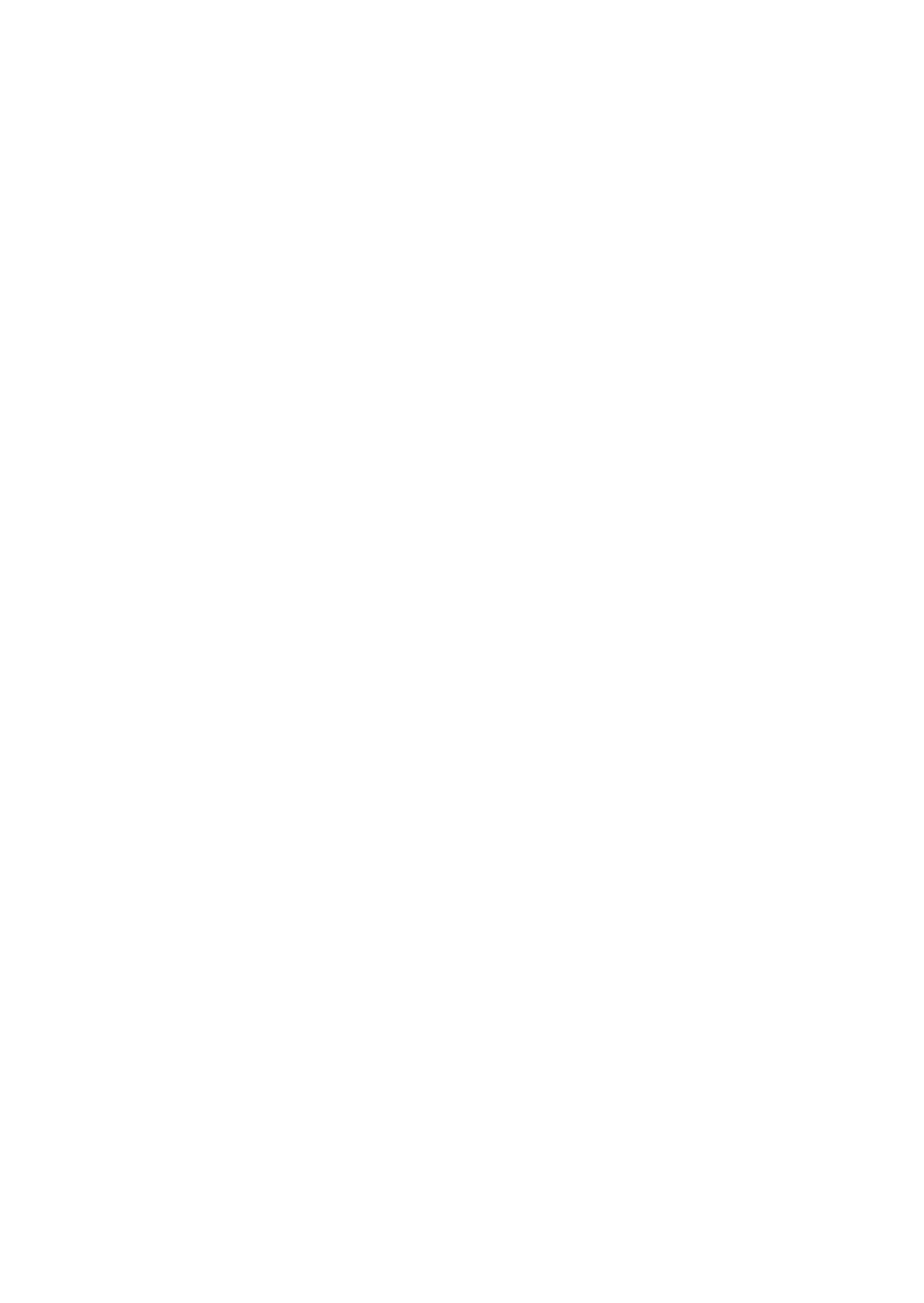# **SEVERAL EPISODES IN RECENT STUDIES ON THE KKM THEORY**

# **Sehie Park**

*The National Academy of Sciences, ROK, Seoul 137-044; and Department of Mathematical Sciences Seoul National University Seoul 151–747, Korea* E-mail : shpark@math.snu.ac.kr

Abstract. Recently there have appeared a very large number of papers on the KKM theory. In this review, we select several of them and give comments; namely, Lin et al. [21], Chen et al. [4,5], Wen [44,45], Fang et al. [9], Hou [13], Xiang et al. [46,47], Gonzáles et al.  $[3,10]$ , Kulpa et al.  $[18]$ , and Park  $[35]$ .

# **1. Introduction**

In the last decade, there have appeared a very large number of papers on the KKM theory. Since the appearance of generalized convex (simply, *G*-convex) spaces in 1993, the concept has been challenged by several authors who aimed to obtain more general concepts. In fact, a number of modifications or imitations of the concept has followed; for example, *L*-spaces, spaces having property (H), *F C*-spaces, pseudo-*H*-spaces, another *L*-spaces, *M*-spaces, *GF C*-spaces, simplicial spaces, and others. It is known that most of such examples belong to the class of  $\phi_A$ -spaces and are particular forms of *G*-convex spaces. Recently all of the above mentioned spaces are unified to the class of abstract convex spaces; see [32,39].

In our previous reviews [33-35], we presented quite critical comments on many of recent works on the KKM theory in order to improve the theory itself. Continuing this line, in the present review, we give comments on some other papers, namely, of Lin et al. [21], Chen et al. [4,5], Wen [44,45], Fang et al. [9], Hou [13], Xiang et al. [46,47], Gonzáles et al. [3,10], Kulpa et al. [18], and Park [35].

For the preliminaries, see [39,40] and references therein.

Received and accepted Nov. 2009.

<sup>2000</sup> Mathematics Subject Classification: 47H04, 47H10, 49J27, 49J35, 54H25, 91B50.

Key words and phrases: Abstract convex space, generalized (G-) convex space, φ*A*-space, Lspace, KKM theorem; (partial) KKM principle.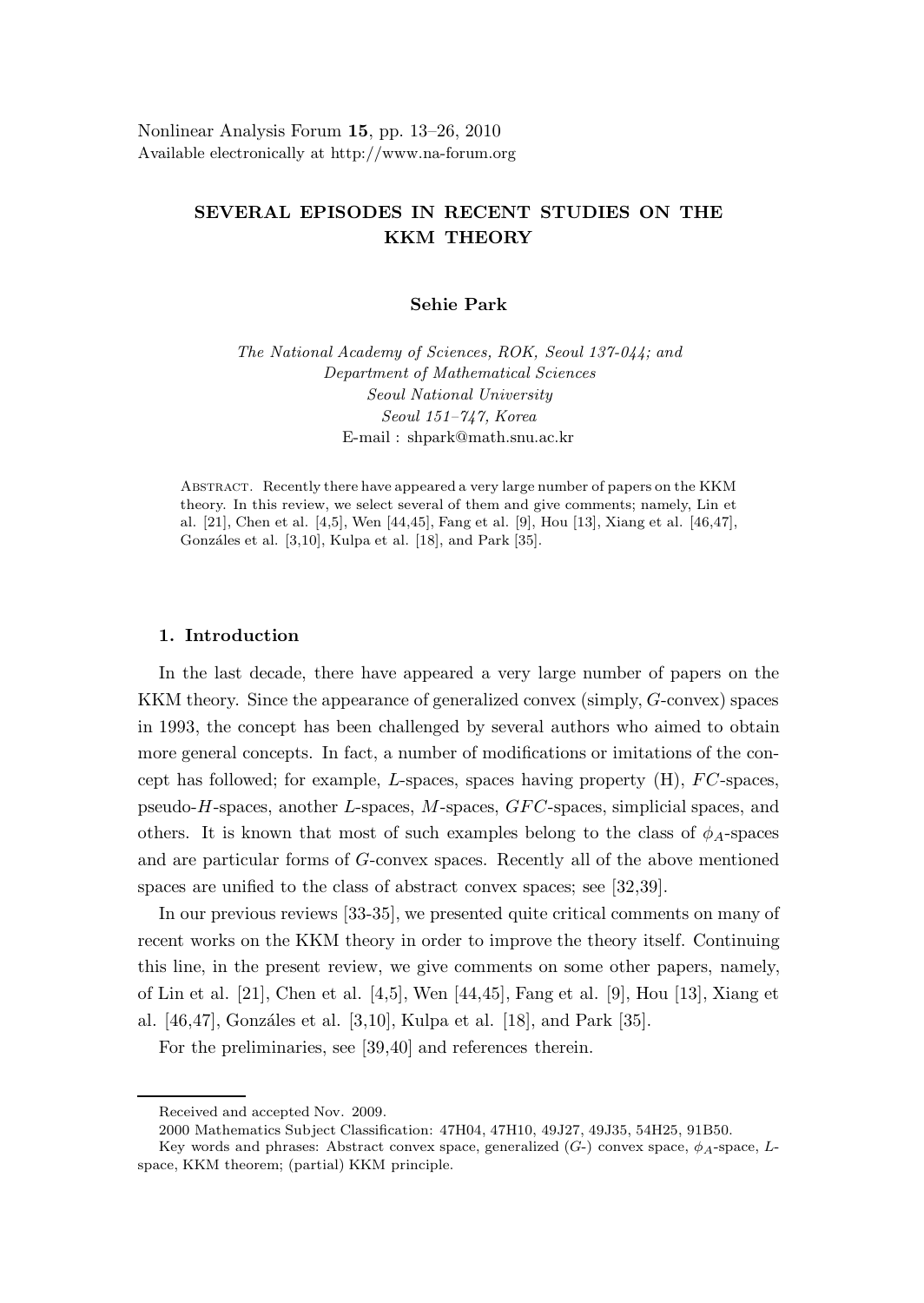### **2. Generalized convex spaces**

In this section, we follow mainly [28-31,35] and references therein.

**Definition.** A generalized convex space or a *G*-convex space  $(E, D; \Gamma)$  consists of a topological space E and a nonempty set D such that for each  $A \in \langle D \rangle$  with the cardinality  $|A| = n + 1$ , there exist a subset  $\Gamma(A)$  of *E* and a continuous function  $\phi_A : \Delta_n \to \Gamma(A)$  such that  $J \in \langle A \rangle$  implies  $\phi_A(\Delta_J) \subset \Gamma(J)$ .

Here,  $\langle D \rangle$  denotes the set of all nonempty finite subsets of *D*,  $\Delta_n$  the standard *n*-simplex with vertices  ${e_i}_{i=0}^n$ , and  $\Delta_J$  the face of  $\Delta_n$  corresponding to  $J \in$  $\langle A \rangle$ ; that is, if  $A = \{a_0, a_1, \ldots, a_n\}$  and  $J = \{a_{i_0}, a_{i_1}, \ldots, a_{i_k}\} \subset A$ , then  $\Delta_J :=$  $\operatorname{co}\{e_{i_0}, e_{i_1}, \ldots, e_{i_k}\}.$  We may write  $\Gamma_A := \Gamma(A)$ . When  $D \subset E$ , the space is denoted by  $(E \supset D; \Gamma)$ . In case  $E = D$ , let  $(E; \Gamma) := (E, E; \Gamma)$ .

We add particular subclasses or variants of *G*-convex spaces as follows:

**Definition.** A space X having a family  $\{\phi_A\}_{A \in \langle D \rangle}$  or simply a  $\phi_A$ -space

 $(X, D; {\phi_A}_{A \in (D)})$ 

consists of a topological space  $X$ , a nonempty set  $D$ , and a family of continuous functions  $\phi_A : \Delta_n \to X$  (that is, singular *n*-simplexes) for  $A \in \langle D \rangle$  with the cardinality  $|A| = n + 1$ .

**Proposition 2.1.** *A*  $\phi_A$ -space  $(X, D; {\phi_A}_{A \in (D)})$  can be made into a *G*-convex *space* (*X, D*; Γ)*.*

Therefore, *G*-convex spaces and  $\phi_A$ -spaces are essentially the same; see [35-38].

In the abstract of a recent paper [35], the author showed "that *FC*-spaces due to Ding are particular types of *L*-spaces due to Ben-El-Mechaiekh et al., and hence particular types of *G*-convex spaces. Some counter-examples are given and related matters are also discussed."

In fact, the paper begins with the following paragraph:

"Since the concept of generalized convex spaces ( simply, *G*-convex spaces) in the KKM theory appeared in 1993 [27], a number of modifications or imitations have followed. Such examples are *L*-spaces due to Ben-El-Mechaiekh et al. [1], spaces having property (H) due to Huang, *FC*-spaces due to Ding, and others. In the present short note, we show that all of such examples are particular forms of *G*convex spaces contrary to the routine claim of Ding that the class of *F C*-spaces contains *L*-spaces and *G*-convex spaces as true subclasses. We believe that reputed journals should clarify such incorrect statements in their publications."

We gave lots of examples of *G*-convex spaces (*X, D*; Γ) in many of our previous works. But there are many peoples who do not know the proper role of *D* and the difference between  $(X, D; \Gamma)$  and  $(X; \Gamma)$ . Here we give some proper examples of *D* listed in [35].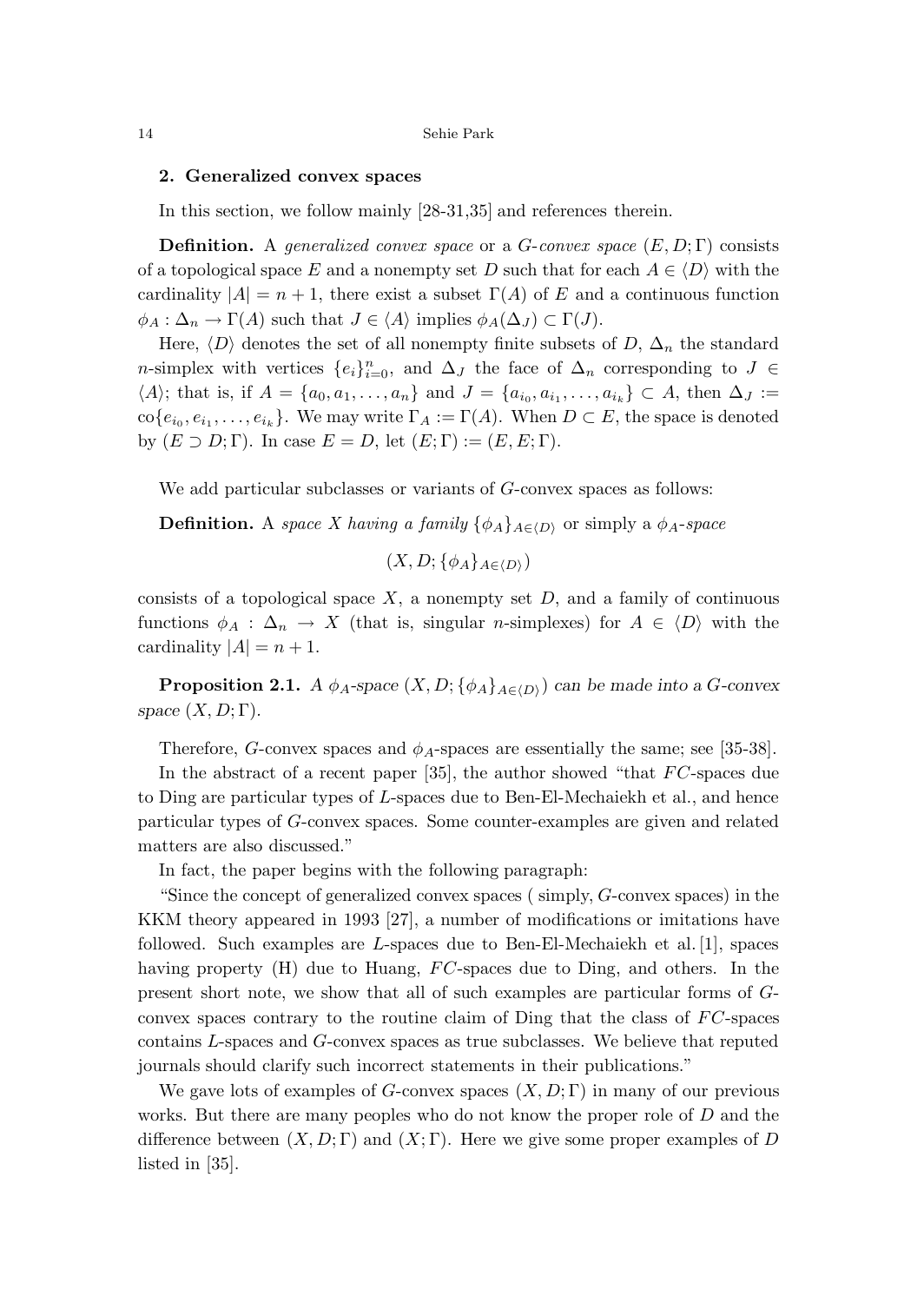**Exmaple 1.** (1) The original KKM principle [16] is for the triple  $(\Delta_n \supset V; \text{co})$ , where *V* is the set of vertices and co :  $\langle V \rangle \rightarrow \Delta_n$  the convex hull operation. This triple can be regarded as  $(\Delta_n, N; \Gamma)$ , where  $N := \{0, 1, \ldots, n\}$  and  $\Gamma_A := \text{co}\{e_i \mid i \in$ *A*<sup>}</sup> for each  $A \subset N$ .

(2) Fan's celebrated KKM lemma [8] is for  $(E \supset D; \text{co})$ , where *D* is a nonempty subset of a topological vector space *E*.

(3) A convex space  $(X, D; \Gamma)$  is a triple where X is a subset of a vector space,  $D \subset X$  such that co  $D \subset X$ , and each  $\Gamma_A$  is the convex hull of  $A \in \langle D \rangle$  equipped with the Euclidean topology. This concept generalizes the one due to Lassonde [20] for  $X = D$ . However he obtained several KKM type theorems w.r.t.  $(X \supset D; \Gamma)$ .

(4) For some other examples, see [11,12,22].

These examples are the origins of our *G*-convex space (*X, D*; Γ). Note that any KKM type theorem on  $(X;\Gamma)$  can not generalize the KKM principle and the Fan lemma.

For the definition of a *G*-convex space, at first, we assumed *X ⊃ D* and an additional condition that

(\*) for each  $A, B \in \langle D \rangle$ ,  $A \subset B$  implies  $\Gamma_A \subset \Gamma_B$ .

This monotonicity was removed since 1998 in [26] and the restriction  $X \supset D$  since 1999 in [27]; see also [28-31,42,43]. However, note that most of useful examples of *G*-convex spaces satisfy (*∗*), but, examples not satisfying (*∗*) seem to be artificial:

**Exmaple 2.** Let  $\Delta_3 = \text{co } V$  where  $V = \{e_0, e_1, e_2, e_3\}.$ 

(1) In the KKM principle, (*∗*) holds.

(2) Let  $(\Delta_3, V; \Gamma)$  be a *G*-convex space given by  $\Gamma\{e_0, e_1\} := \text{co}\{e_0, e_1, e_2\}$  and  $\Gamma(N) := \text{co } N$  for all other  $N \in \langle V \rangle$ . Then  $\Gamma$  violates the isotonicity (\*).

In order to give another justification of the necessity of using the triple  $(X, D; \Gamma)$ instead of the pair  $(E, \Gamma)$ , we give examples:

**Exmaple 3.** (1) The well-known Sperner theorem and Alexandorff-Pasynkoff's theorem on  $n+1$  closed sets covering the *n*-simplex can be derived by applying the KKM principle to the triple  $(\Delta_n, V; \text{co})$ ; see [41] and references therein. No other proof of these theorems using a pair (*E,* Γ) appeared yet.

(2) In Shapley's generalization of the KKM principle, a triple  $(\Delta_n, N; \Gamma)$  appears, where  $N := \{0, 1, ..., n\}$  and  $\Gamma_S := \Delta^S = \text{co}\{e_i \mid i \in S\}$  for each  $S \in \langle N \rangle$ ; see [27] and references therein.

(3) Let  $\mathcal{C} := \mathcal{C}[0,1]$  be the class of all real continuous functions on [0, 1] and  $P := \mathcal{P}[0, 1]$  the subclass of all polynomials  $p(x)$  on  $x \in [0, 1]$  with real coefficients. Let  $\varepsilon > 0$ . For each  $f \in \mathcal{C}$ , choose a fixed  $p_f \in \mathcal{P}$  which is  $\varepsilon$ -near to f, that is,  $\max_{x \in [0,1]} |f(x) - p_f(x)| < \varepsilon$ . Let  $\Gamma : \langle \mathcal{C} \rangle \to \mathcal{P}$  be defined by  $\Gamma_A := \text{co} \{p_{f_i}\}_{i=0}^n \in \mathcal{P}$ for each  $A = \{f_i\}_{i=0}^n \in \langle \mathcal{C} \rangle$ . Moreover, let  $\phi_A : \Delta_n \to \Gamma_A$  be a linear map such that  $e_i \mapsto p_{f_i}$ . Then  $(X, D; \Gamma) := (\mathcal{P}, \mathcal{C}; \Gamma)$  is a *G*-convex space satisfying condition (\*) and  $X \subseteq D$ .

(4) Similarly, by choosing a proper subset  $D$  of  $\mathcal{C}$ , we can obtain  $G$ -convex spaces  $(X, D; \Gamma)$  satisfying  $X \nsubseteq D$  or  $X \nsubseteq D$ . This is why we assumed X and D are not comparable in general.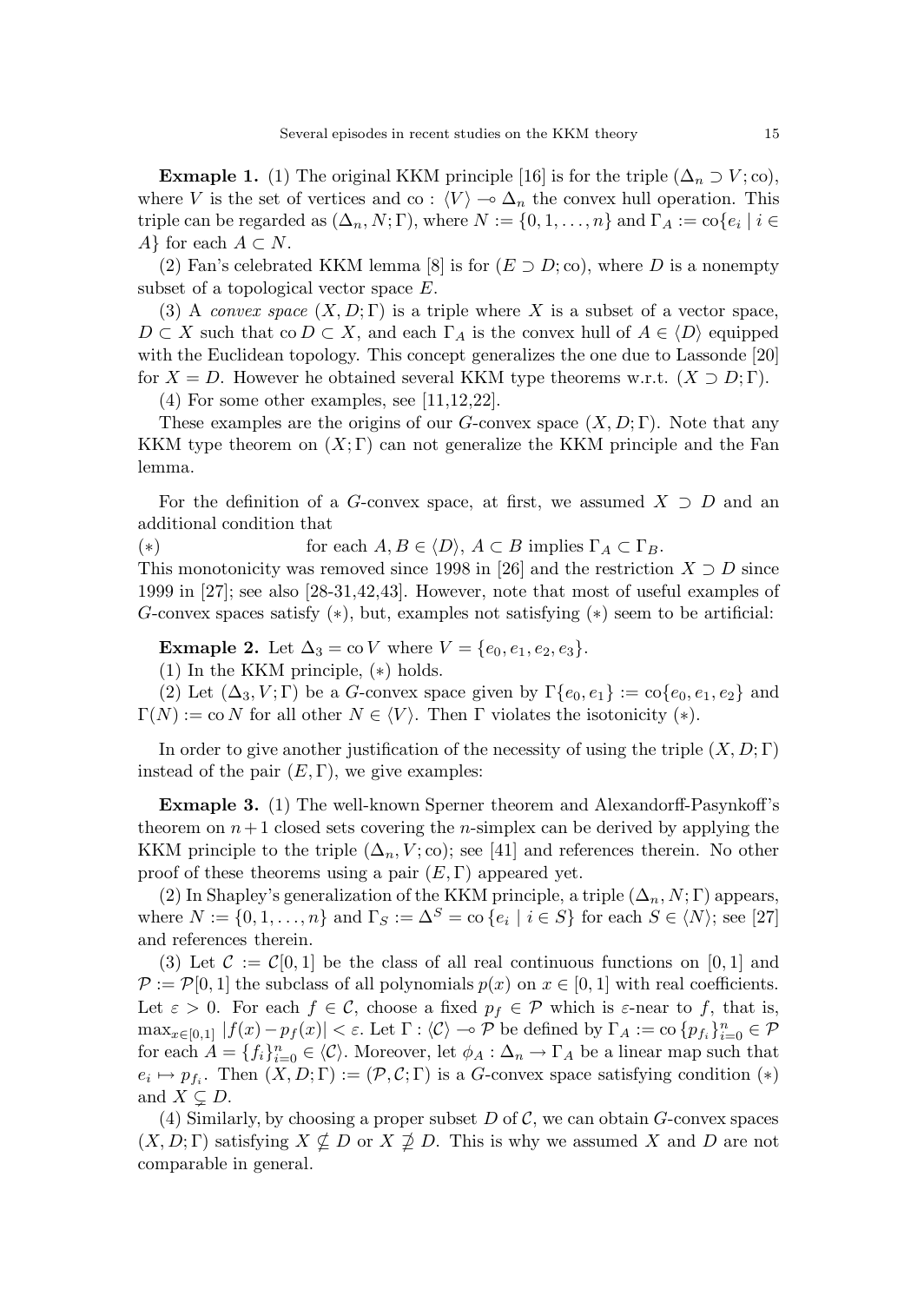(5) Since there are various forms of the Stone-Weierstrass approximation theorem, we can construct a large number of examples similar to the ones in (3) or (4).

(6) For a closed convex subset *X* of a complete  $\mathbb{R}$ -tree *M*, and  $\Gamma_A := conv_M(A)$ for each  $A \in \langle X \rangle$ , the triple  $(M \supset X; \Gamma)$  satisfies the partial KKM principle; see Kirk and Panyanak [15]. Later we found that  $(M \supset X; \Gamma)$  is a KKM space.

A nonempty subset *Y* of a topological vector space *E* is said to be almost convex if for any neighborhood *V* of the origin 0 of *E* and for any finite subset  $\{y_1, y_2, \ldots, y_n\}$ of *Y*, there exists a finite subset  $\{z_1, z_2, \ldots, z_n\}$  of *Y*, such that  $z_i - y_i \in V$  for each  $i = 1, \ldots, n$ , and  $\text{co}\{z_1, z_2, \ldots, z_n\} \subset Y$ .

**Exmaple 4.** Let *Y* be an almost convex dense subset of a subset *D* of *E*. Let *V* be a given neighborhood of 0. For each  $A := \{x_0, x_1, \ldots, x_n\} \in \langle D \rangle$ , choose a subset  $B := \{y_0, y_1, \ldots, y_n\} \in \langle Y \rangle$  such that  $y_i - x_i \in V$  for each  $i = 0, 1, \ldots, n$ and co  $B \subset Y$ . Define a continuous function  $\phi_A : \Delta_n \to \infty$  *B* given by

$$
\phi_A: u = \sum_{i=0}^n \lambda_i(u)e_i \mapsto \phi_A(u) := \sum_{i=0}^n \lambda_i(u)y_i
$$

for  $u \in \Delta_n$ . Then  $(Y, D; {\phi_A}_{A \in (D)})$  can be made into a *G*-convex space. Note that  $Y \subset D$ .

Moreover, we give an interesting example of *G*-convex spaces in the following generalization of Fan's KKM lemma:

**Lemma** ([Yuan [48], p.6]). Let *X* and *Y* be nonempty sets in a t.v.s. *E* and let  $F: X \longrightarrow Y$  *be such that* 

(a) for each  $x \in X$ ,  $F(x)$  is closed in Y;

(b) *for each*  $A \in \langle X \rangle$ , co  $A \subset F(A)$ ; and

(c) there exists  $x \in X$  such that  $F(x)$  is compact.

 $\text{Then } \bigcap_{x \in X} F(x) \neq \emptyset.$ 

Note that  $\text{co } A \subset F(A) \subset Y$  and hence  $X \subset Y$ . Moreover,  $(Y \supset X; \text{co})$  is a *G*-convex space.

### **3. Lin-Yao's pseudo H-spaces [19,21]**

In 2003 [21], its authors introduced the following:

**Definition 1** ([21])**.** Let *X* be a topological space, *D* be a nonempty set. The triple (*X, D, q*) is said to be a pseudo H-space if for each nonempty finite subset *A* of *D*, the restricted mapping *q* :  $\hat{\Delta}^{|A|-1} \rightarrow 2^X$  is upper semi-continuous with nonempty compact values, where  $\Delta^{|A|-1}$  is an  $(|A|-1)$ -simplex with vertices  $\{e_1, e_2, \ldots, e_{|A|}\}.$ If  $D = X$ , the triple  $(X, D, q)$  is written by  $(X, q)$ .

Its authors incorrectly observed that a *G*-convex space  $(X, D; \Gamma)$  with  $|D| < \infty$  is an example of pseudo H-space and gave no other proper example. Therefore, they might obtain some statements on their spaces, but it seems to be not practical.

Now, by defining  $\Gamma_A := q(\Delta^{|A|-1})$  for each nonempty finite subset *A* of *D*, then  $(X, D, q)$  can be an abstract convex space  $(X, D; \Gamma)$  defined by Park in 2006.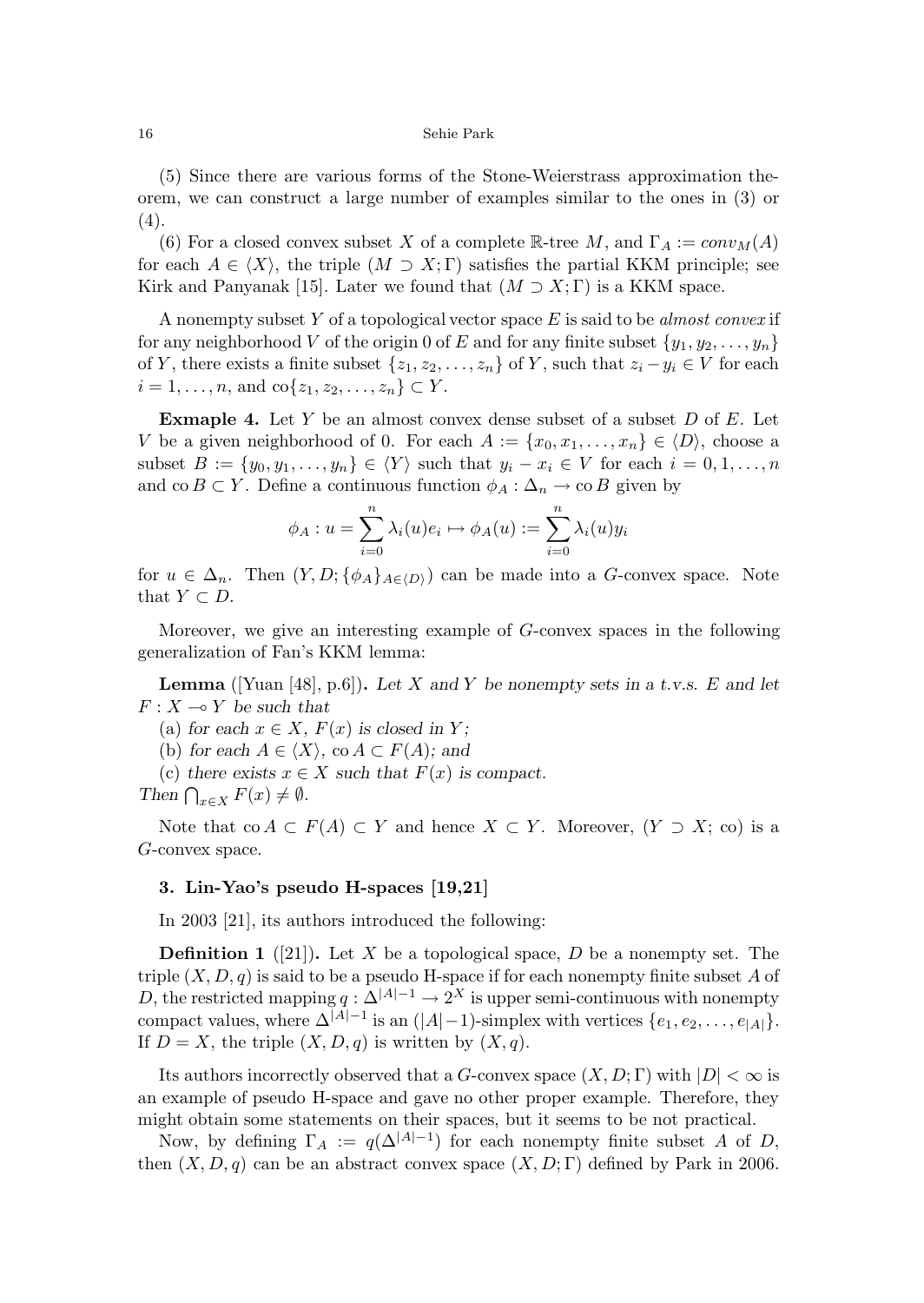Therefore the basic theorems in the recently developed abstract convex space theory can be applied.

Moreover, the following is given:

**Definition 2** ([21]). Let  $(X, D, q)$  be a pseudo H-space. A mapping  $F : D \to 2^X$ is a *q*-map if for each nonempty finite subset *A* of *D*,  $q(\Delta^{|A|-1}) \subset \bigcup_{x \in A} F(x)$  and  $q(\Delta^{|\overline{J}|-1}) \subset \bigcup_{x \in J} F(x)$  for all nonempty finite subset *J* of *A*, where  $\Delta^{|\overline{J}|-1}$  is the convex hull of  $\{e_{i_1}, e_{i_2}, \ldots, e_{i_{k+1}}\}$  if  $A = \{a_1, a_2, \ldots, a_{n+1}\}, J = \{a_{i_1}, a_{i_2}, \ldots, a_{i_{k+1}}\}.$ 

The authors of [21] then showed that, under a strong restriction, a *q*-map can be a KKM map and that  $1_X \in \mathfrak{RC}(X,X)$ . From this KKM theorem, they deduced routine intersection result, Fan-Browder type fixed point theorems, a selection theorem, a Ky Fan type minimax inequality, and an application to abstract economies. However, they fail to give any proper example of their space which is not a *G*-convex space.

Later, the authors of [19] incorrectly stated that if the map *q* is single-valued and we set  $\Gamma(A) = q(\Delta^{|A|-1})$  for each nonempty finite subset A of X, then  $(X, D, \Gamma)$ forms a *G*-convex space. Note also that their Example 1 can not be an example of their space.

## **4. C.-M. Chen et al. [4,5]**

In 2005 [5], its authors introduced a new family of maps  $Q(X, Y)$ , studied its properties, and obtained some fixed point theorems about this family. They defined as follows:

"Let  $X$  be a subset of a Hausdorff t.v.s.  $E$  and  $Y$  a Hausdorff t.v.s., we define a new class  $Q(X, Y)$  of set-valued maps from X into Y as follows.  $T \in Q(X, Y)$ implies that for any compact convex subset *K* of *X* and any continuous function  $f: T(K) \to K$ , the composition  $f(T|_K): K \to 2^K$  has a fixed point.

Subclasses of  $Q(X, Y)$  are the class of continuous functions  $C(X, Y)$ , the class of the Kakutani maps  $K(X, Y)$  (with convex values and codomains being convex spaces), the class of the acyclic maps  $V(X, Y)$  (with acyclic values), and the class of the approachable maps  $A_0(X, Y)$  (whose domains and codomains are subsets of t.v.s.), and so forth."

This is clearly an incorrect imitation of the class  $\mathfrak{B}$  due to S. Park; see [24,25,27, and many others] and references therein. Such imitations also appear in papers of Ding and others.

To the best of our knowledge, at present, no subclass of *Q*(*X, Y* ) is known. If the Schauder conjecture holds, then  $C(X, Y) \subset Q(X, Y)$ , where *C* denotes the class of continuous functions. (A recent resolution of the conjecture turns out to have gaps in its proof.) Moreover, it is regretful to find no new correct result in [5].

In 2007 [4], Chen introduced a generalized R-KKM mapping and a new class  $R_{\psi_N}$ -*KKM*(*X,Y*), and claimed some fixed point theorems, matching theorems, coincidence theorems, and minimax inequalities on *L*-convex spaces.

Since 1998, the present author has worked with the concept of generalized convex (simply, G-convex) spaces  $(X, D; \Gamma)$ , where *D* is a nonempty set. When *D* is a subset of X, such a space is called an *L*-convex space in [4], where it is incorrectly stated that *L*-convex spaces were introduced by H. Ben-El-Mechaiekh, P. Deguire and A.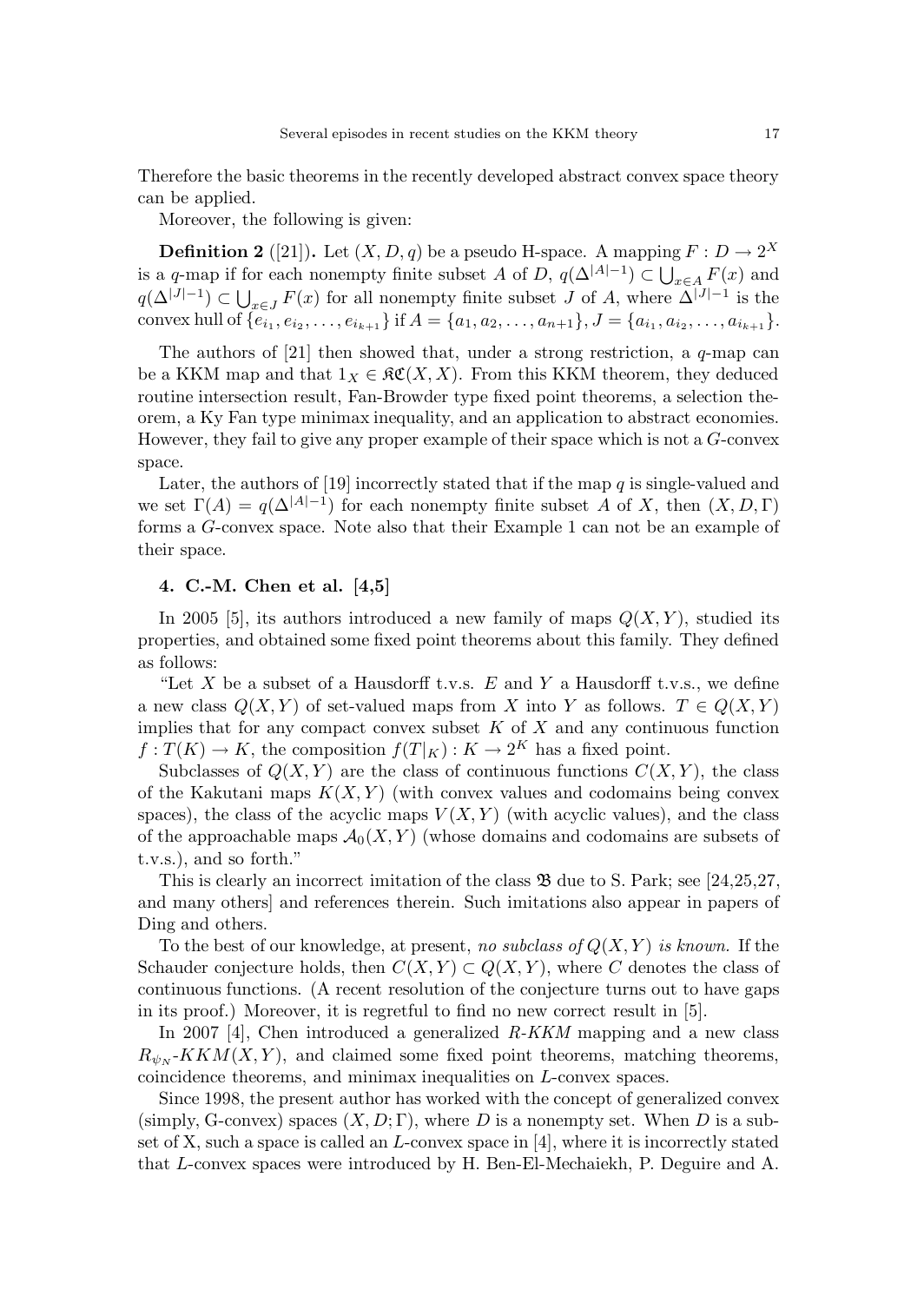Granas [2]. Recall that particular forms of *G*-convex spaces  $(X; \Gamma) = (X, X; \Gamma)$  are called *L*-spaces by H. Ben-El-Mechaiekh et al. [1].

The concept of *G*-convex spaces is used only in the definition of a generalized R-KKM mapping; all of the other usages of *L*-convex spaces in this paper are simply for *L*-spaces in the sense of Ben-El-Mechaiekh et al. [1]. Note that Chen's generalized R-KKM mappings are different from those of other authors. Because of this and the incorrect application of the KKM theorem, Theorems 1-3 of [3] cannot be considered as proved. Moreover, in the definition of the class  $R_{\psi_N}$ - $KKM(X, Y)$ , the role of *G*-convex spaces (the author's *L*-convex spaces) is not clear. This remark also applies to Theorems 4-23 [4].

Chen's aim in this paper seems to generalize some well-known results of the KKM theory in his own setting, but without giving any proper examples or any suggested applications. Moreover, note that a number of references are obsolete or incorrect.

# **5. Wen [44,45]**

In 2006 [44], a Fan type matching theorem for transfer compactly open covers of a hyperconvex metric space is given and used to obtain a Fan-Browder coincidence theorem, a Fan-type best approximation theorem, and a Brouwer-Schauder-Rothetype fixed point theorem.

All of the results in this paper are modifications, using an artificial terminology, of known results. The author frequently claims that his results improve or generalize corresponding ones of other authors without giving any proper concrete example.

In 2008 [45], its author claims that a new KKM theorem is established in *L*convex spaces and applied to a matching theorem, Fan-Browder type coincidence or fixed point theorems, a maximal element theorem, and some equilibrium existence theorems for economics and games.

Here, its author's *L*-convex spaces is the *L*-spaces due to Ben-El-Mechaiekh et al. [1]. Wen's misconception that *L*-spaces contain *G*-convex spaces caused such repetitions of particular cases of already well-known results.

## **6. Fang et al. [9]**

In this section, motivated by Fang and Huang [9], we give another example of spaces satisfying the partial KKM principle (that is, an abstract form of the KKM theorem):

**Definition.** A Φ*A*-space

$$
(X, D; \{\Phi_A\}_{A \in \langle D \rangle})
$$

consists of a topological space  $X$ , a nonempty set  $D$ , and a family of l.s.c. maps  $\Phi_A : \Delta_n \to X$  for  $A \in \langle D \rangle$  with the cardinality  $|A| = n + 1$ .

Note that any  $\Phi_A$ -space is an abstract convex space  $(X, D; \Gamma)$  with  $\Gamma_A := \text{Im } \Phi_A$ for  $A \in \langle D \rangle$ ; see [32-34].

**Remark.** We give examples of Φ*A*-spaces and similar ones: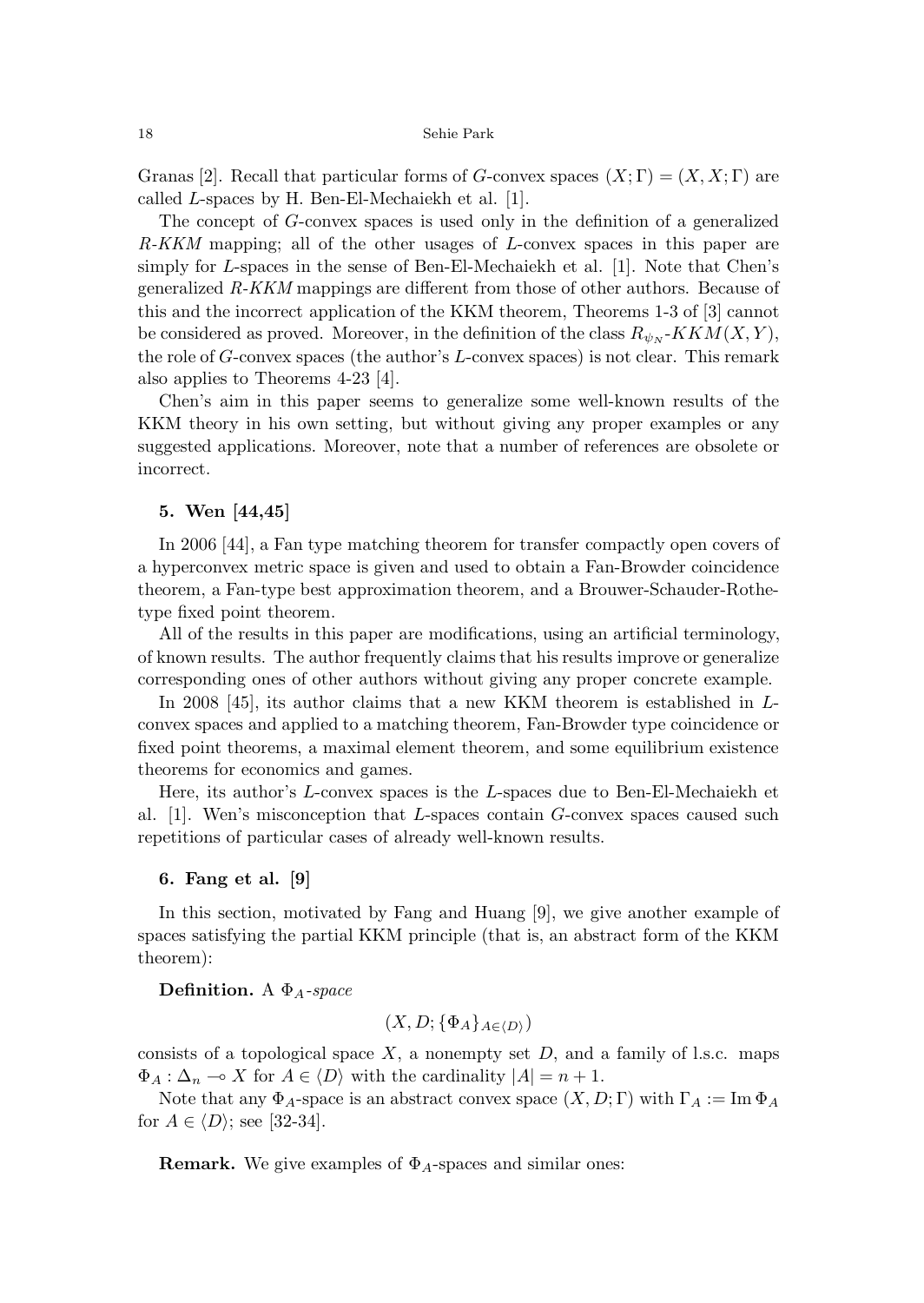1. Every  $\phi_A$ -space is a  $\Phi_A$ -space. Hence *G*-convex spaces and the so-called  $FC$ -spaces are  $\Phi_A$ -spaces.

2. A similar concept adopting u.s.c. maps with nonempty compact values instead of l.s.c. maps is called a pseudo H-space in [21]; see Section 3.

3. In [9], the concept of  $\Phi_A$ -spaces are implicitly given without any practical examples.

**Definition.** For a  $\Phi_A$ -space  $(X, D; {\Phi_A}_{A \in (D)})$ , any map  $T: D \to X$  satisfying

 $\Phi_A(\Delta_J) \subset T(J)$  for each  $A \in \langle D \rangle$  and  $J \in \langle A \rangle$ 

is called a KKM map.

**Remark.** This KKM map is called a *generalized L-KKM map* in [9], where it is said to contain the so-called generalized *R*-KKM maps. The author of [7] claimed as follows: "The class of generalized  $R-KKM$  mappings includes those classes of KKM mappings, H-KKM mappings, G-KKM mappings, generalized G-KKM mappings, generalized S-KKM mappings, GLKKM mappings and GMKKM mappings defined in topological vector spaces, *H*-spaces, *G*-convex spaces, G-H-spaces, *L*convex spaces and hyperconvex metric spaces, respectively, as true subclasses."

**Proposition 6.1.** *A KKM map*  $T: D \to X$  *on a*  $\Phi_A$ *-space*  $(X, D; {\Phi_A})$  *is a KKM* map on a new abstract convex space  $(X, D; \Gamma^T)$ .

**Proof.** Define  $\Gamma^T : \langle D \rangle \to X$  by  $\Gamma_A^T := T(A)$  for each  $A \in \langle D \rangle$ . Then  $(X, D; \Gamma^T)$ becomes an abstract convex space. Note that  $\Gamma_A \subset T(A)$  for each  $A \in \langle D \rangle$  and hence  $T: D \to X$  is a KKM map on the abstract convex space  $(X, D; \Gamma^T)$ .

The following is a KKM theorem for  $\Phi_A$ -spaces. The proof is just a simple modification of the corresponding one in [23,28,32]:

**Theorem 6.2.** For a  $\Phi_A$ -space  $(X, D; {\Phi_A}_{A \in (D)})$ , let  $G: D \to X$  be a KKM *map with closed values. Then*  ${G(z)}_{z \in D}$  *has the finite intersection property.* (*More* precisely, for each  $N \in \langle D \rangle$  with  $|N| = n + 1$ , we have  $\Phi_N(\Delta_n) \cap \bigcap_{z \in N} G(z) \neq \emptyset$ .) *Further, if*

 $(\ast)$   $\bigcap_{z \in M} G(z)$  *is compact for some*  $M \in \langle D \rangle$ *, then we have*  $\bigcap_{z \in D} G(z) \neq \emptyset$ *.* 

**Proof.** Let  $N = \{z_0, z_1, \ldots, z_n\}$ . Since G is a KKM map, for each vertex *e*<sup>*i*</sup> of  $\Delta_n$ , we have  $\Phi_N(e_i) \subset G(z_i)$  for  $0 \leq i \leq n$ . Then  $e_i \mapsto \Phi_N^-(G(z_i))$  is a closed valued map since  $\Phi_N$  is l.s.c. Moreover,  $\Delta_k = \text{co}\{e_{i_0}, e_{i_1}, \ldots, e_{i_k}\} \subset$  $\bigcup_{j=0}^k \Phi_N^{-1} G(z_{i_j})$  for each face  $\Delta_k$  of  $\Delta_n$ . Therefore, by the original KKM theorem,  $\Delta_n \supset \bigcap_{i=0}^n \Phi_N^{-1}G(z_i) \neq \emptyset$  and hence  $\Phi_N(\Delta_n) \cap (\bigcap_{z \in N} G(z)) \neq \emptyset$ .

The second conclusion is clear.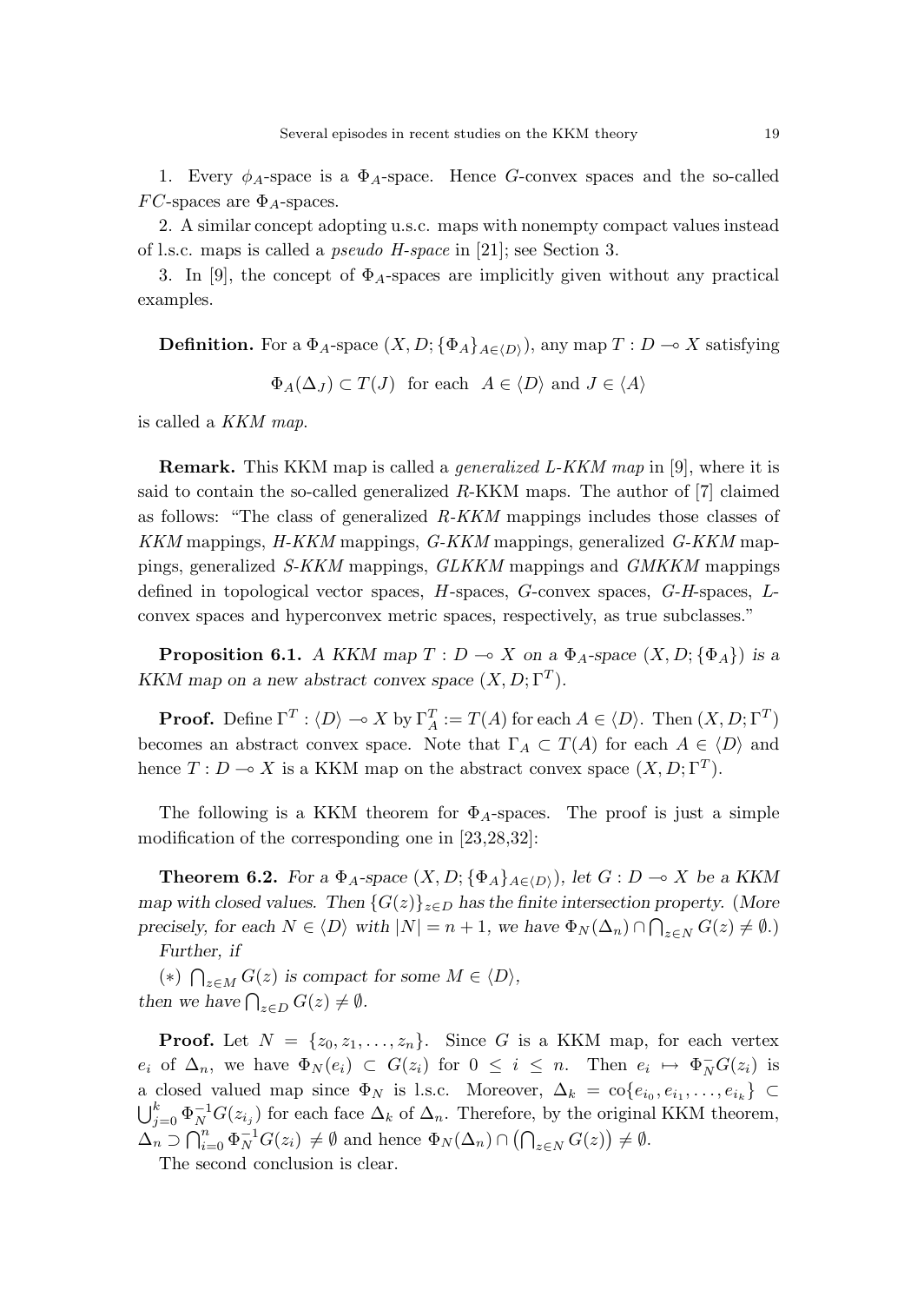# **7. Hou [13]**

In 2007 [13], Hou Jicheng claimed that some recent results on KKM theorems in Park and Kim [43] and Kalmoun and Rihai [14] are false by giving a counterexample. We show that the counterexample in [13] does not work and hence Hou's claim is false. Consequently, the results are correct.

In this section, as in [13] all topological spaces are assumed to be Hausdorff.

In [6], Ding introduced the following notions. Let *X* and *Y* be two topological spaces. A multimap  $G: X \to Y$  is said to be *transfer compactly closed-valued* [resp., *transfer compactly open-valued*] on *X* if for every  $x \in X$  and each nonempty compact subset *K* of *Y*,  $y \notin Gx \cap K$  [resp.,  $y \in Gx \cap K$ ] implies that there exists a point  $x' \in X$  such that  $y \notin cl_K(Gx' \cap K)$  [resp.,  $y \in int_K(Gx' \cap K)$ ], where  $\operatorname{cl}_K(Gx' \cap K)$  and  $\operatorname{int}_K(Gx' \cap K)$  is the closure and the interior of  $Gx' \cap K$  in K, resp. Note that  $cl_K(Gx' \cap K) = \overline{Gx' \cap K}$ .

The following in [43, Theorem 3] is the main target of Hou [13]:

**Theorem 7.1.** *Let* (*X, D*; Γ) *be a G-convex space, Y a topological space, and*  $F \in \mathfrak{A}_{c}^{\kappa}(X, Y)$  *an admissible map. Let*  $G : D \to Y$  *be a map such that* 

(1) for each  $x \in D$ ,  $Gx$  is transfer compactly closed in  $Y$ ;

 $(2)$  *for any*  $N \in \langle D \rangle$ ,  $F(\Gamma_N) \subset \overline{G}(N)$ *; and* 

(3) *there exist a nonempty compact subset K of Y and, for each*  $N \in \langle D \rangle$ *, a compact G*-convex subset  $L_N$  of *X* containing *N* such that  $F(L_N) \cap \bigcap \{G_X : x \in$  $L_N \cap D$   $\subset K$ *.* 

Then 
$$
\overline{F(X)} \cap K \cap \bigcap \{Gx : x \in D\} \neq \emptyset
$$
.

Hou [13] claimed that the proofs of Theorem 7.1 and three of its variants due to Kalmoun and Rihai [14] are not correct. However, he failed to indicate which part of the proofs are incorrect.

Instead, Hou [13] gave a counterexample showing the above theorems for the case *F* is a constant map which belongs trivially to the admissible class  $\mathfrak{A}_{c}^{\kappa}(X, X)$ .

In order to show that Hou's example does not work, we note the following wellknown fact:

**Lemma 7.2.** Let *X* and *Y* be two topological spaces. A multimap  $G: X \to Y$ *is transfer compactly closed-valued if and only if for any compact subset K of Y , we have*

$$
K\cap \bigcap_{x\in X}Gx=K\cap \bigcap_{x\in X}\overline{Gx}.
$$

We show that Hou's counterexample does not work: In his example, *X* is a convex subset of a t.v.s. *E* containing the origin  $\theta$ ,  $K = {\theta}$ ,  $F : X \to X$  is a constant map  $F(x) = \{\theta\}$ , and a map  $G: X \to X$  is defined. He claimed G is transfer compactly closed-valued. He also showed  $\bigcap_{x \in X} Gx = \emptyset$ , the empty set, and  $\bigcap_{x \in X} \overline{Gx} = \{\theta\}.$ Hence we have

$$
\emptyset = \overline{F(X)} \cap K \cap \bigcap_{x \in X} Gx \neq \overline{F(X)} \cap K \cap \bigcap_{x \in X} \overline{Gx} = \{\theta\},\
$$

which shows that  $G$  is not transfer compactly closed-valued by Lemma  $7.2$  since  $\overline{F(X)} \cap K$  is compact. This is a contradiction.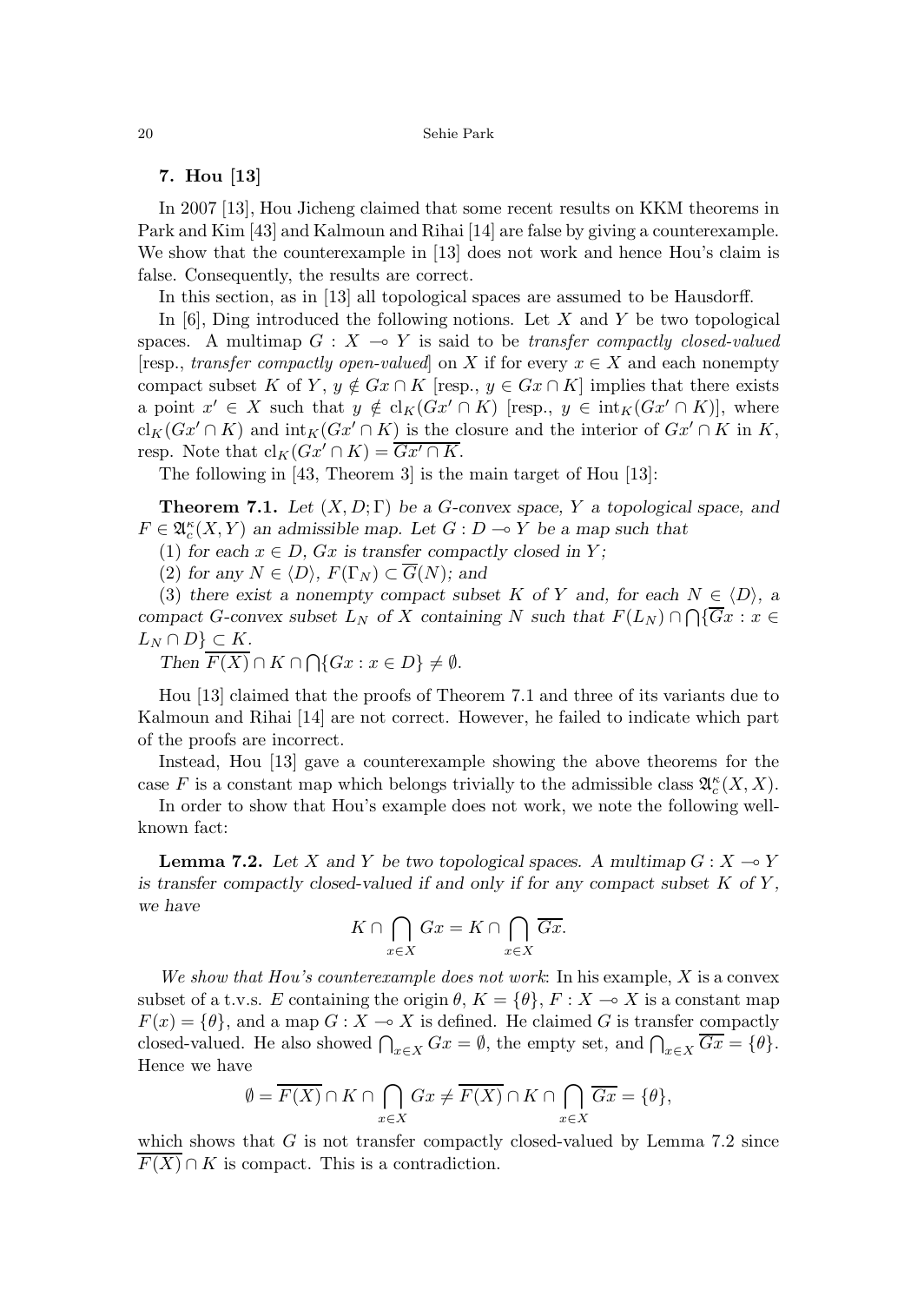From the beginning *G* did not satisfy condition (1) of Theorem 7.1.

**Remark.** (1) In the definition of transfer compactly closed-valuedness of a map  $G: X \multimap Y$ , if we replace the topology of Y by its compactly generated extension, then *G* has simply transfer closedness. Therefore "compactly" can be easily eliminated and does not generalize anything.

(2) There are large number of papers treating equivalent conditions of the transfer compactly closedness or some similar concepts. If we choose Lemma 7.2 instead of the original definition of Ding [6], then we have more clear situation and could more easily destroy such unnecessary papers like [13].

# **8. Xiang et al. [46,47]**

In [46] and [45], their authors claimed some relationships among the abstract convexity, the selection property, and the fixed point property. They showed that if a convexity structure  $\mathcal C$  defined on a topological space has the selection property [resp., the weak selection property] then *C* satisfies the *H*-condition [resp.,  $H_0$ condition]. Moreover, they showed that, in a *l.c.* compact metric space, the selection property implies the fixed point property. Note that their terminology has their own meaning.

In this section, our aim is to show that all results in [46,47] are either consequences of known ones or can be stated in more general forms in the frame of *G*-convex spaces.

In [46,47], for a pair  $(Y, \mathcal{C})$ , where Y is a topological space and  $\mathcal{C}$  is a family of subsets of  $Y$ ,  $C$  is called a *convexity structure* if

(1) the empty set  $\emptyset$  is in  $\mathcal{C}$ ;

(2) *C* is stable for intersections, that is, if  $\mathcal{D} \subset \mathcal{C}$  is nonempty, then  $\bigcap_{A \in \mathcal{D}} A$  is in *C*.

It would be better to define a convexity structure as for a convexity space in the classical sense (that is, we assume  $Y \in \mathcal{C}$  instead of  $\emptyset \in \mathcal{C}$ ). Note that the case  $C = \{\emptyset\}$  will be meaningless since there would be the only convex subset  $\emptyset$ .

A pair  $(X, \mathcal{C})$  is said to have the *weak selection property* with respect to a topological space *S* if every multivalued map  $F : S \to 2^X$  admits a single-valued continuous selection whenever *F* has nonempty convex values and preimages relatively open in *X*. [Such *F* is usually called a Browder map.]

Its authors say that a pair  $(Y, \mathcal{C})$  satisfies the  $H_0$ -condition if the convexity structure  $\mathcal C$  has the following property:

(H<sub>0</sub>) For each finite subset  $\{y_0, \ldots, y_n\} \subset Y$ , there exists a continuous mapping *f* :  $\Delta_N$  → conv $\{y_0, \ldots, y_n\}$  such that  $f(\Delta_J) \subset \text{conv}\{y_j \mid j \in J\}$  for each nonempty subset  $J \subset N = \{0, 1, ..., n\}.$ 

Recall that any pair  $(Y, \mathcal{C})$  satisfying the  $(H_0)$ -condition becomes a particular form  $(Y; \text{conv})$  of a *G*-convex space  $(Y, D; \Gamma)$ .

Its authors are mainly concerned with pairs  $(Y, \mathcal{C})$  satisfying the  $(H_0)$ -condition. Therefore all results in [46] are consequences of the *G*-convex space theory. Moreover, in the end of [46], the authors incorrectly state that the *G*-convexity structure (due to Park) is a pair  $(Y, \mathcal{C})$  satisfying the  $(H_0)$ -condition.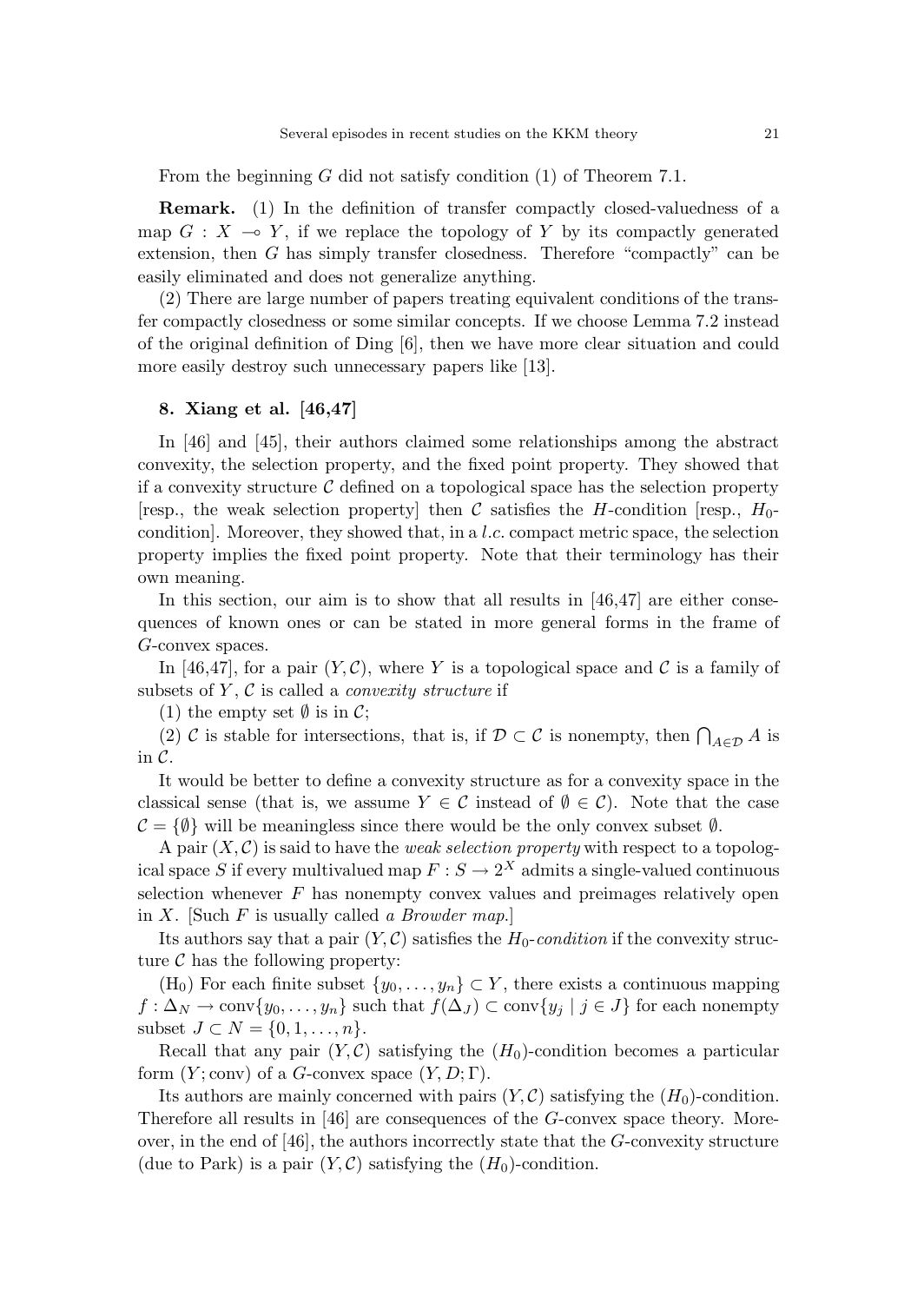Moreover, recall that H. Komiya [17] already obtained almost same results to this paper. Moreover, it can be shown that all results in [46,47] are either consequences of known ones or can be stated in more general forms in the frame of *G*-convex spaces.

## **9. Gonz´ales et al. [3,10]**

In 2008, Cain and González [3] considered relationship among some subclasses of the class of *G*-convex spaces and introduced a subclass of new *L*-spaces. In [3, Theorems 3.2 and 3.4], it was shown that their *L*-spaces are *G*-convex spaces.

We can consider a  $\psi_A$ -space  $(X, D; {\psi_A}_{A \in \langle D \rangle})$ , similar to a  $\phi_A$ -space, where  $\psi_A : [0,1]^n \to X$  is continuous for each  $A \in \langle D \rangle$  with  $|A| = n + 1$ . Such types of spaces are given by Michael, Llinares, and Cain and Gonzáles [3]. For each  $n \geq 0$ , considering continuous functions  $g_n : \Delta_n \to [0,1]^n$  given by

$$
g_n: u = \sum_{i=0}^n \lambda_i(u)e_i \mapsto (\lambda_0(u), \dots, \lambda_{n-1}(u))
$$

for  $u \in \Delta_n$  and by putting  $\phi_A := \psi_A g_n$ , a  $\psi_A$ -space becomes a  $\phi_A$ -space.

In [10], it is repeated to show that *G*-convex spaces and *L*-spaces satisfy the partial KKM principle. They added that *L*-spaces satisfy the properties of the Fan type minimax inequality, Fan-Browder type fixed point, and the Nash type equilibrium. All of such results are already known for more general *G*-convex spaces.

From the introduction: "New versions and generalizations of the KKM theorem are created to help obtain some kind of abstract convexities in different topological spaces. *L*-spaces were introduced in [3] as an alternative simpler version of the socalled *MC*-space. Using a KKM theorem in the context of *L*-spaces, we obtain a Ky Fan inequality that allows us to prove existence of fixed points. Then as a direct applications, existence of Nash equilibria in compact *L*-spaces is also proved."

In Section 2, its authors present some KKM theorems for *G*-spaces. Then they used these theorems to obtain similar results for *L*-spaces. Their *G*-space is the *G*-convex space due to S. Park and H. Kim [42]. In the first author's previous cowork [3, Theorems 3.2 and 3.4], it was shown that *L*-spaces are *G*-convex spaces. Recall that there are plenty of literature devoting to KKM theorems for *G*-convex spaces.

It is routine to deduce a Fan type minimax inequality, a Browder type fixed point theorem, and a Nash type equilibrium theorem from a KKM type theorem. This was done in Section 3 (Theorems 15-17) for compact *L*-spaces. However, this is already known for more general *G*-convex spaces and other spaces; for example; see S. Park [30,31].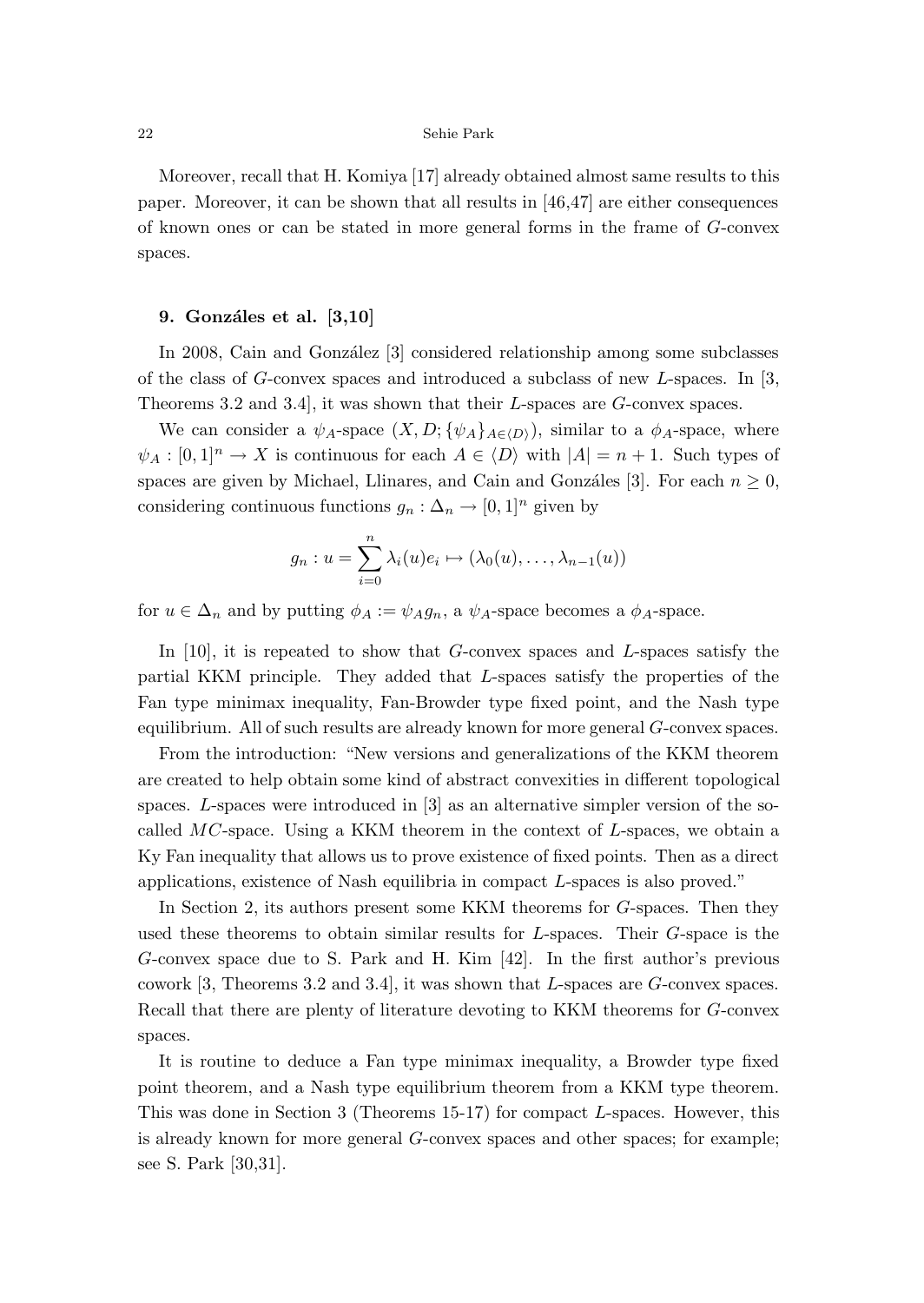## **10. Simplicial spaces of Kulpa and Szymanski [18]**

**Definition** ([18]). A collection *S* of singular simplexes in a topological space *X* is called a simplicial structure on *X* if: (a) For any finite subset  $\{a_0, a_1, \ldots, a_n\}$  of (not necessarily distinct) points of *X*, there exists  $\sigma \in S$  such that  $\sigma : [e_0, e_1, \ldots, e_n] \rightarrow$ *X* and  $\sigma(e_i) = a_i$  for each  $i = 0, 1, \ldots, n$ ; (b) If  $\sigma \in S$ , then the restriction of  $\sigma$  to any face of the domain of *σ* belongs to *S*.

A simplicial space  $(X, \mathcal{S})$  is a topological space X together with a simplicial structure *S*.

The simplicial spaces extend Bielawski's simplicial convexity and are particular to  $\phi_A$ -spaces  $(X, D; {\phi_A}_{A \in \langle D \rangle})$  for the case  $X = D$ .

**Definition** ([18]). Let  $\mathcal{F} = \{F(x) | x \in X\}$  be a family of subsets of a simplicial space *Y* indexed by elements of a topological space *X*. We say that  $\mathcal F$  is a convex open (simply, CO) family if  $F(x)$  is a non-empty convex subset of *Y* for each  $x \in X$ and  $F^-(y)$  is an open subset of *X* for each  $y \in Y$ .

Recall that the corresponding multimap  $F: X \to Y$  is usually called a  $\Phi$ -map or a Fan-Browder map.

In Section 3 in [18], the existence of certain CO family is given (Theorem 5). Section 4 [18] deals with families of real functions with certain compatibility and their properties. In Section 5.1 [18], the authors derive two double-sided Infimum Principles (Finite Version and General Version) from Theorem 4. These are applied to the Tychnoff and Schauder fixed point theorems and a general minimax principle on simplicial spaces. Section 5.2 deals with one-sided Infimum Principle derived from Theorem 4. This principle is applied to generalizations of the Ky Fan minimax inequality and the Nash equilibrium theorem. In Section 5.3, the authors obtained another Infimum Principles related set-valued maps. Among a slew of possible consequences of the last Infimum Principles, the authors state only those of utmost significance, that is, the Kakutani fixed point theorem and the Gale-Nikaido-Debreu theorem.

Here the most simple form of Infimum Principles asserts that for continuous real functions  $f, g: X \times Y \to \mathbb{R}$ , where *X* and *Y* are compact convex subsets of topological vector spaces, if  $f(x, \cdot)$  and  $g(\cdot, y)$  are quasi-convex, then there exists a point  $(a, b)$  such that  $f(a, b) = \inf_{x \in X} f(x, b)$  and  $g(a, b) = \inf_{y \in Y} g(a, y)$  [18].

Remark on Infimum Principles. Although simplicial spaces and Theorems 3 and 4 are very particular ones in the KKM theory, the Infimum Principles in this paper are very deep results and applicable to generalize important results like fixed point theorems due to Schauder, Tychnoff, Kakutani, and Fan-Browder; minimax theorems; the Nash equilibrium theorem; the Gale-Nikaido-Debreu theorem; and the Ky Fan minimax inequality. Such method supplies surely a new scope in the KKM theory and is not comparable to previous methods mentioned in Section 3.

Finally, in Section 6 [18], its authors suggested a way of extending their results to a wider class of topological spaces that contains, in particular, the class of *L*-spaces due to Ben-El-Mechaiekh et al. [1] and defined an *L*∗-structure on a topological space *X* by means of a map  $L : \langle X \rangle \to X$  that satisfies the following condition: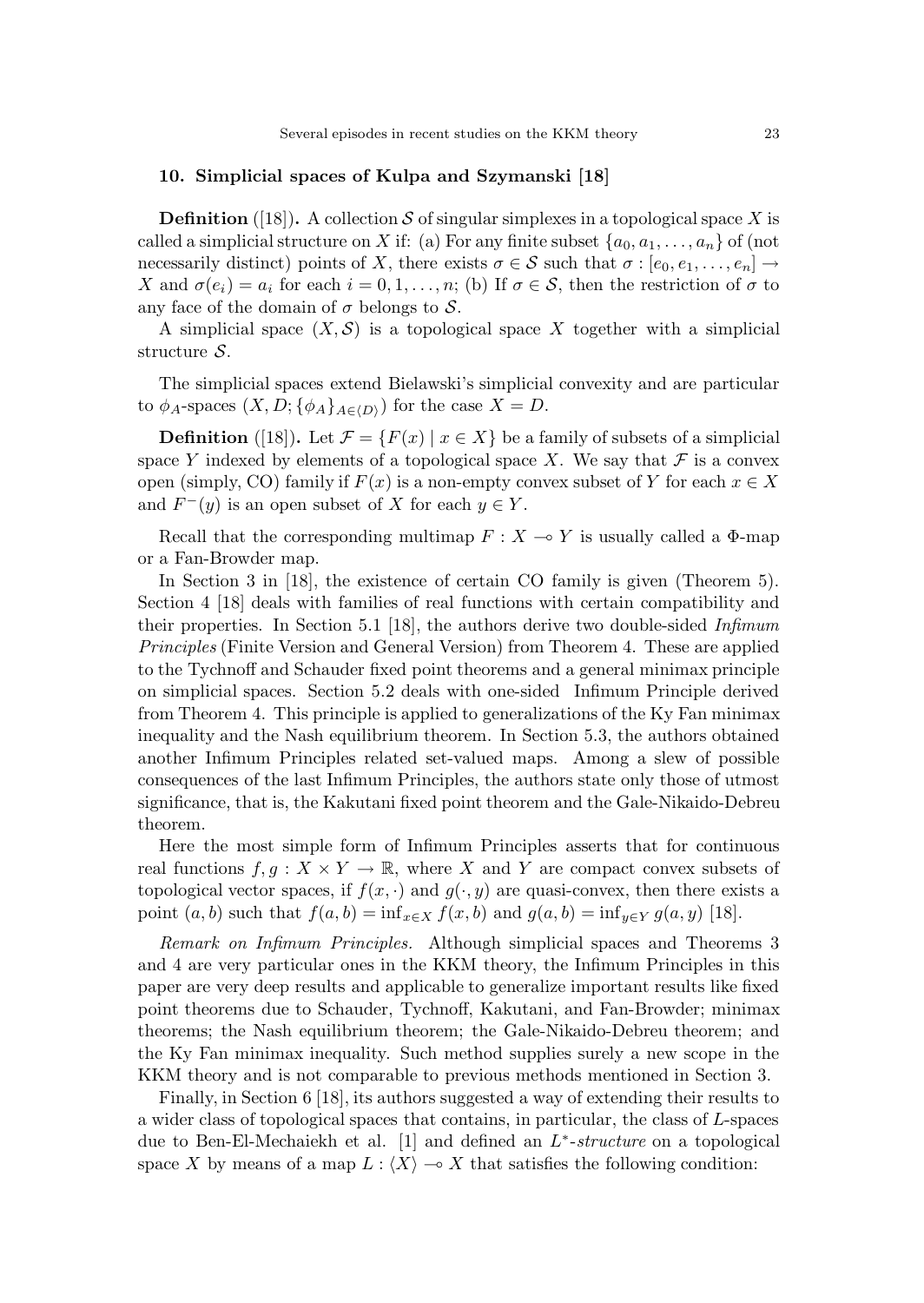$(**)$  If  $A \in \langle X \rangle$  and  $\{U_x \mid x \in A\}$  is an open cover of X, then there exists  $B \subset A$ such that  $L(B) \cap \{U_x \mid x \in B\} \neq \emptyset$ .

Accordingly, the authors call  $(X, L)$  an  $L^*$ -space, and a non-empty subset Y of *X* to be *L*<sup>\*</sup>-convex if for each non-empty finite subset *A* of *Y*,  $L(A) \subset Y$ .

It follows from Theorem 3 on Indexed Families in [18] that any *L*-space is an *L*∗-space. The authors wrote that it is very conceivable that the converse statement is not true, though they have to admit they do not have any counterexample at this moment.

They also restated their Theorem 4 [18] in terms of *L*∗-spaces as Theorem 12. Finally, the authors stated that "Theorem 12 enables transferring some results of the paper [18] from simplicial spaces to *L*<sup>∗</sup>-spaces. In particular, it gives a possibility of eliminating singular simplexes from Nash's equilibrium theorem, and the Nash theorem becomes a set-theoretic schema. However this line of research is not going to be elaborated here."

# Remarks on *L*<sup>∗</sup>-spaces.

(1) An  $L^*$ -space  $(X, L)$  is a particular case of a KKM-space  $(E, D; \Gamma)$  for  $X =$  $E = D$  and  $L = \Gamma$  in [39].

(2) Theorem 12 of [18] is a particular case of one of our results on KKM spaces. Therefore, according to Kulpa and Szymanski, our result enables transferring some results of [18] from simplicial spaces to KKM spaces.

(3) *L*-spaces due to Ben-El-Mechaiekh et al. [1] is a *G*-convex space which in turn a KKM space. To the best of our knowledge, the only known example of a KKM space which is not a *G*-convex space is the extended long line (*L*<sup>∗</sup>*, D*; Γ) with the ordinal space  $D := [0, \Omega]$ ; see the references in [39].

## **References**

- [1] H. Ben-El-Mechaiekh, S. Chebbi, M. Florenzano and J.-V. Llinares, *Abstract convexity and fixed points*, J. Math. Anal. Appl. **222** (1998), 138–150.
- [2] H. Ben-El-Mechaiekh, P. Deguire and A. Granas, *Points fixes et coïncidences pour les fonctions multivoques, II (Applications de type*  $\varphi$  *et*  $\varphi^*$ ), C.R. Acad. Sci. Paris Sér. I Math. **295**(5) (1982), 381–384.
- [3] G. L. Cain Jr. and L. Gonz´alez, *The Knaster-Kuratowski-Mazurkiewicz theorem and abstract convexities*, J. Math. Anal. Appl. **338** (2008), 563–571.
- [4] C.-M. Chen, *R-KKM theorems on L-convex spaces and its applications*, Sci. Math. Jpn. **65**(2) (2007), 195–207.
- [5] C.-M. Chen and C.-L. Yen, *Fixed point theorems for the class Q(X,Y)*, Int. J. Math. Math. Sci. 2005:9 (2005), 1333–1338.
- [6] X.-P. Ding, *New* H*-KKM theorems and their applications to geometric property, coincidnece theorems, minimax inequality and maximal elements*, Indian J. pure appl. Math. **26** (1995),  $1 - 19$
- [7] , *New generalized R-KKM type theorems in general topological spaces and applications*, Acta Math. Sinica, English Ser. **23**(10) (2007), 1869–1880.
- [8] K. Fan, *A generalization of Tychonoff 's fixed point theorem*, Math. Ann. **142** (1961), 305– 310.
- [9] M. Fang and N.-j. Huang, *Generalized* L*-KKM type theorems in topological spaces with an application*, Comp. Math. Appl. **53** (2007), 1896–1903.
- [10] L. Gonz´ales, S. Kilmer and J. Rebaza, *From a KKM theorem to Nash equilibria in* L*-spaces*, Topology Appl. **255** (2007), 165–170.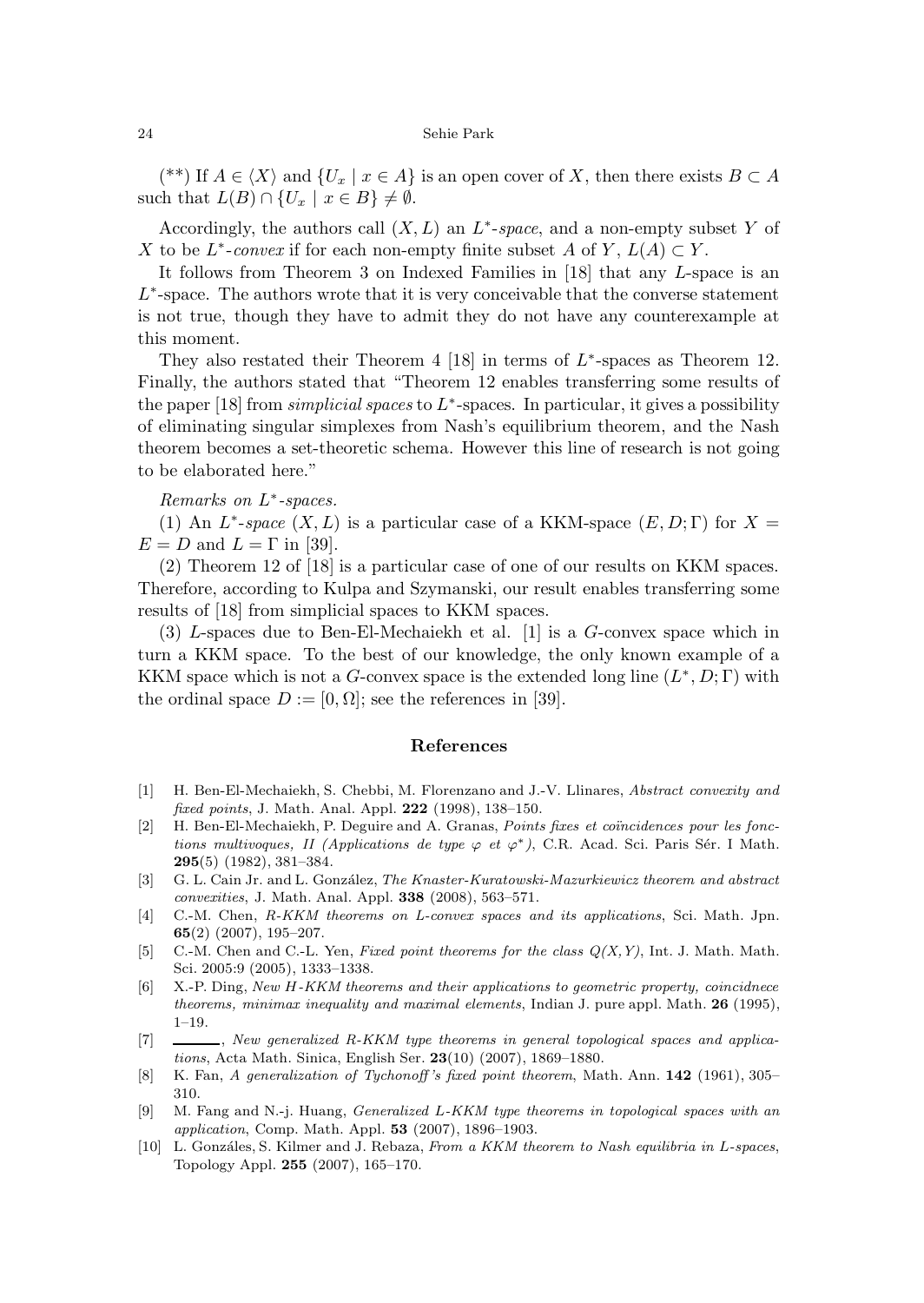- [11] C. D. Horvath, *Contractibility and generalized convexity*, J. Math. Anal. Appl. **156** (1991), 341–357.
- [12] , *Extension and selection theorems in topological spaces with a generalized convexity structure*, Ann. Fac. Sci. Toulouse **2** (1993), 253–269.
- [13] J. Hou, *On some KKM type theorems*, Advances in Math. **36** (2007), 86–88.
- [14] E. M. Kalmoun and H. Rihai, *Topological KKM theorems and generalized vector equilibria on* G*-convex spaces with applications*, Proc. Amer. Math. Soc. **129** (2001), 1355–1348.
- [15] W. A. Kirk and B. Panyanak, *Best approximations in* R*-trees*, Numer. Funct. Anal. Optimiz. **28**(5-6) (2007), 681–690.
- [16] B. Knaster, K. Kuratowski and S. Mazurkiewicz, *Ein Beweis des Fixpunktsatzes für n-Dimensionale Simplexe*, Fund. Math. **14** (1929), 132–137.
- [17] H. Komiya, *A note on fixed point properties in abstract convex spaces*, Nonlinear Analysis and Convex Analysis (Proc. NACA'98, Niigata), 196–198, World Sci., Singapore, 1999.
- [18] W. Kulpa and A. Szymanski, *Applications of general infimum principles to fixed-point theory and game theory*, Set-valued Anal.**16** (2008), 375–398.
- [19] T. C. Lai, Y. C. Lin and J. C. Yao, *Existence of equilibrium for abstract economics on pseudo H-space*, Appl. Math. Lett. **17** (2004) 691–696.
- [20] M. Lassonde, *Fixed points of Kakutani factorizable multifunctions*, J. Math. Anal. Appl. **97** (1983), 46–60.
- [21] Y.-C. Lin and J.-C. Yao, *Fixed point theorems on the product pseudo H-spaces and applications*, J. Nonlinear Convex Anal. **4** (2003), 381–388.
- [22] Q. Luo, *KKM and Nash equilibria type theorems in topological ordered spaces,* J. Math. Anal. Appl. **264** (2001), 262–269.
- [23] S. Park, *Foundations of the KKM theory via coincidences of composites of upper semicontinuous maps*, J. Korean Math. Soc. **31** (1994), 493–519.
- [24] , *Fixed points of the better admissible multimaps*, Math. Sci. Res. Hot-Line **1** (9)  $(1997), 1–6.$
- [25] , *Coincidence theorems for the better admissible multimaps and their applications*, Nonlinear Anal., TMA **30** (7) (1997), 4183–4191.
- [26] , *Another five episodes related to generalized convex spaces*, Nonlinear Funct. Anal. Appl. **3** (1998), 1–12.
- [27] , *Ninety years of the Brouwer fixed point theorem*, Vietnam J. Math. **27** (1999), 193–232.
- [28] , *Elements of the KKM theory for generalized convex spaces*, Korean J. Comput. & Appl. Math. **7** (2000), 1–28.
- [29] , *Remarks on topologies of generalized convex spaces*, Nonlinear Func. Anal. Appl. **5** (2000), 67–79.
- [30] , *Generalizations of the Nash equilibrium theorem on generalized convex spaces*, J. Korean Math. Soc. **38** (2001), 697–709.
- [31] , *New topological versions of the Fan-Browder fixed point theorem*, Nonlinear Anal. **47** (2001), 595–606.
- [32] , *On generalizations of the KKM principle on abstract convex spaces*, Nonlinear Anal. Forum **11** (2006), 67–77.
- [33] , *Comments on some abstract convex spaces and the KKM maps*, Nonlinear Anal. Forum **12**(2) (2007), 125–139.
- [34] , *Comments on recent studies on abstract convex spaces*, Nonlinear Anal. Forum **13**(1) (2008), 1–17.
- [35] Generalized convex spaces, L-spaces, and FC-spaces, J. Global Optim. **45**(2) (2009), 203–210.
- [36] , *Comments on the KKM theory on* φ*A-spaces*, PanAmerican Math. J. **18**(2) (2008), 61–71.
- [37] , *Remarks on KKM maps and fixed point theorems in generalized convex spaces*, CUBO, Math. J. **10**(4), 1–13.
- [38] , *Remarks on fixed points, maximal elements, and equilibria of economies in abstract convex spaces*, Taiwan. J. Math. **12**(6) (2008), 1365–1383.
- [39] , *Remarks on the partial KKM principle*, Nonlinear Anal. Forum **14** (2009), 51–62.